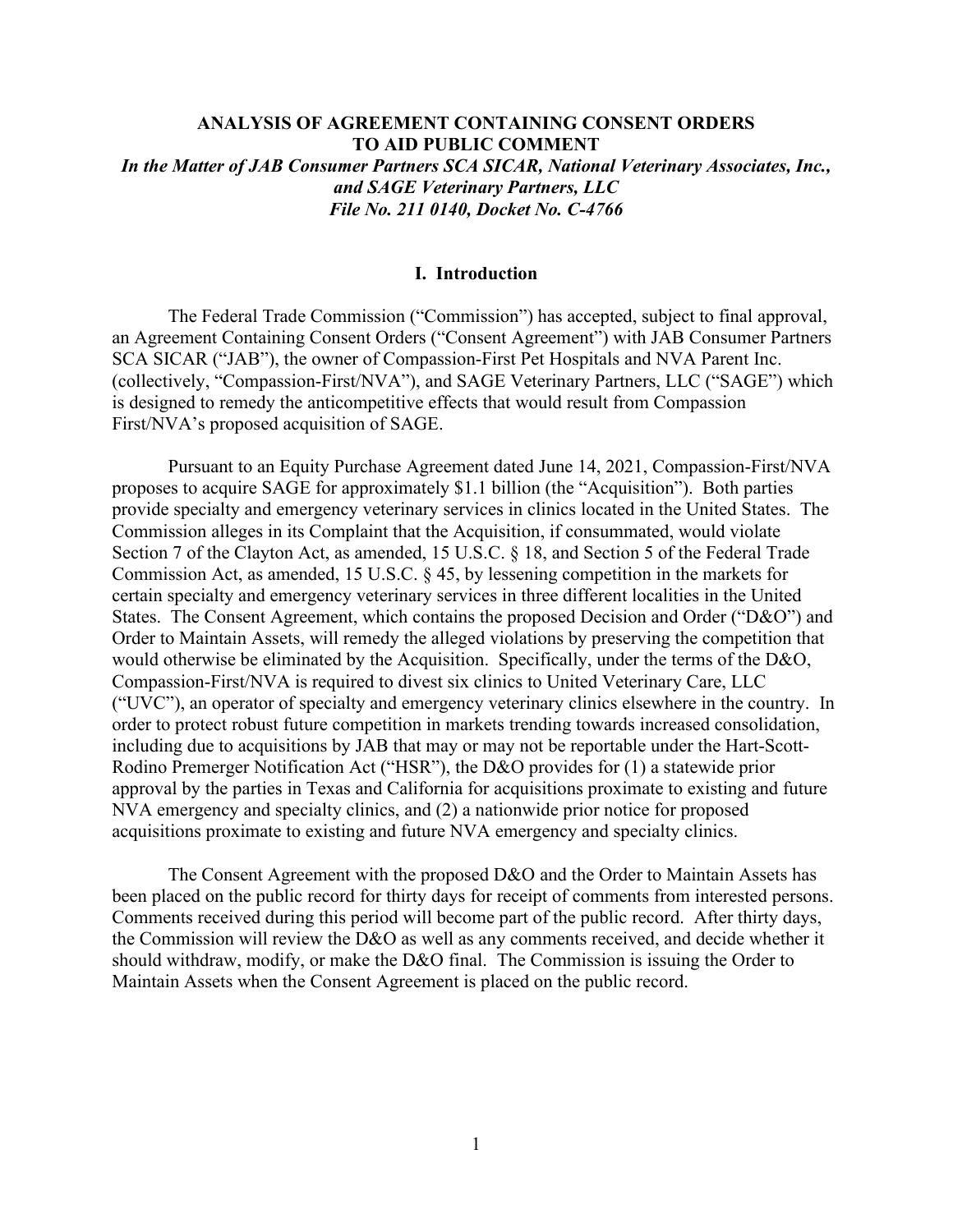### **II. The Relevant Markets and Market Structures**

The relevant lines of commerce in which to analyze the Acquisition are individual specialty veterinary services and emergency veterinary services. Specialty veterinary services are required in cases where a general practitioner veterinarian does not have the expertise or equipment necessary to treat the sick or injured animal. General practitioner veterinarians commonly refer such cases to a specialist, typically a doctor of veterinary medicine who is board-certified in the relevant specialty. Individual veterinary specialties include internal medicine, neurology, medical oncology, critical care, ophthalmology, and surgery. Emergency veterinary services are those used in acute situations where a general practice veterinarian is not available or, in some cases, not trained or equipped to treat the patient's medical problem.

The relevant areas for the provision of specialty and emergency veterinary services are local in nature, delineated by the distance and time that pet owners travel to receive treatment. The distance and time customers travel for specialty services are highly dependent on local factors, such as the proximity of a clinic offering the required specialty service, appointment availability, population density, demographics, traffic patterns, or specific local geographic impediments like large bodies of water or other geographic impediments.

The Acquisition is likely to result in consumer harm in markets for the provision of the following services in the following localities:

- a. internal medicine, neurology, medical oncology, critical care, and surgery veterinary specialty services and emergency veterinary services in and around Austin, Texas;
- b. internal medicine, neurology, ophthalmology, and surgery veterinary specialty services and emergency veterinary services in and around San Francisco, California; and
- c. internal medicine, medical oncology, and surgery veterinary specialty services in addition to emergency veterinary services in the area in and between Oakland, Berkeley, and Concord, California.

All of these relevant markets are currently highly concentrated, and the Acquisition would substantially increase concentration in each market. In some cases, the combined firm would be the only provider following the transaction. In other markets, consumers would only have one remaining alternative to the combined firm following the transaction.

## **III. Entry**

Entry into the relevant markets would not be timely, likely, or sufficient in magnitude, character, and scope to deter or counteract the anticompetitive effects of the Acquisition. For *de novo* entrants, obtaining financing to build a new specialty or emergency veterinary facility and acquiring or leasing necessary equipment can be expensive and time consuming. The investment is risky for specialists that do not have established practices and bases of referrals in the area. Further, to become a licensed veterinary specialist requires extensive education and training, significantly beyond that required to become a general practitioner veterinarian. Consequently,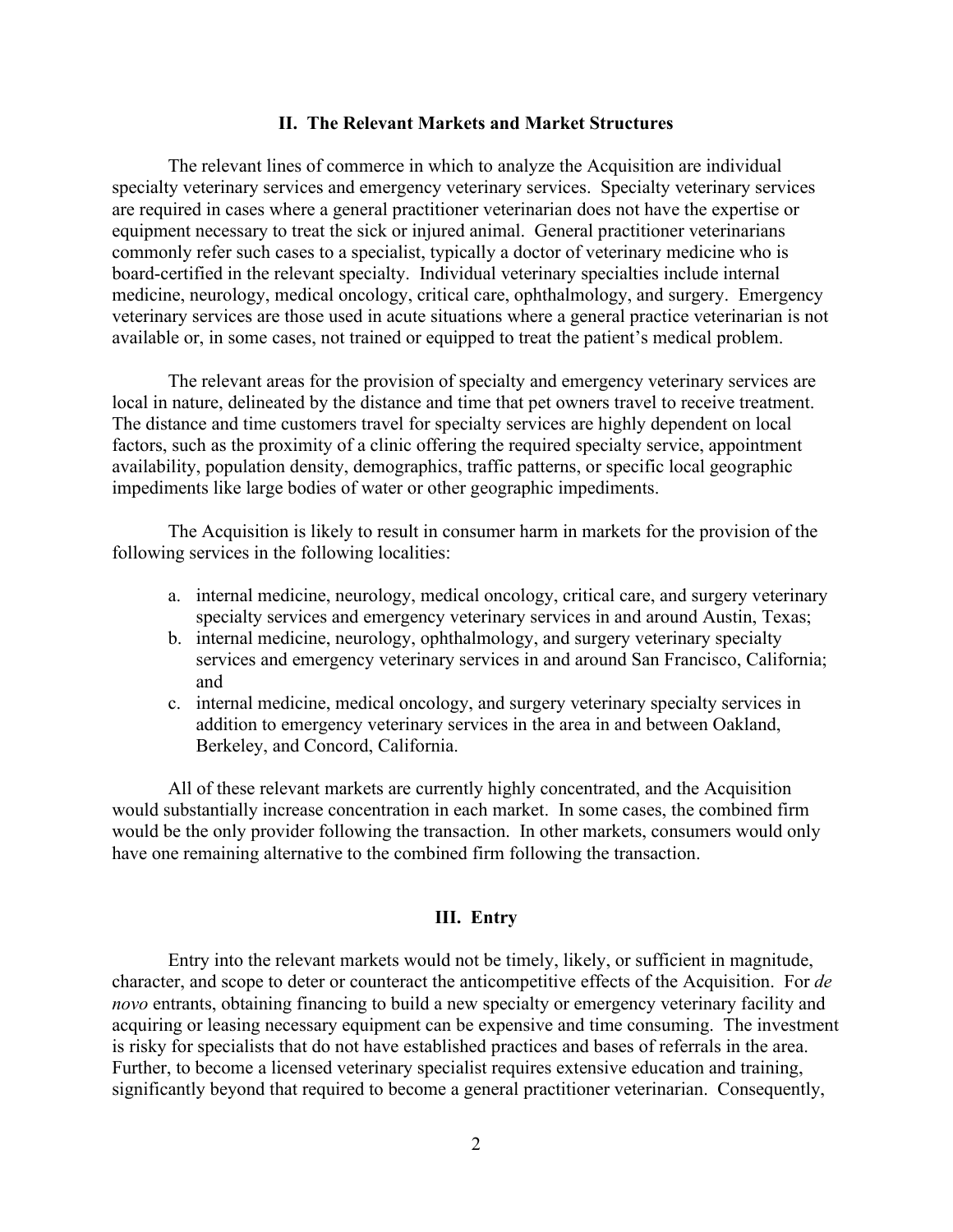veterinary specialists are often in short supply, and recruiting them to move to a new area frequently takes more than two years, making timely expansion by existing specialty clinics particularly difficult.

## **IV. Effects of the Acquisition**

The Acquisition, if consummated, may substantially lessen competition in each of the relevant markets by eliminating close, head-to-head competition between Compassion-First/NVA and SAGE for the provision of specialty and emergency veterinary services. In some markets, the Acquisition will result in a merger to monopoly. The Acquisition increases the likelihood that Compassion First will unilaterally exercise market power and cause customers to pay higher prices for, or receive lower quality, relevant services.

### **V. The Proposed Decision and Order**

The proposed D&O remedies the Acquisition's anticompetitive effects in each market by requiring the parties to divest six facilities<sup>[1](#page-2-0)</sup> to UVC. The divestitures will preserve competition between the divested clinics and the combined firm's clinics. UVC is a qualified acquirer of the divested assets because it has experience acquiring, integrating, and operating specialty and emergency veterinary clinics. UVC does not currently operate or have plans to operate any specialty and emergency veterinary clinics in the relevant markets.

The D&O requires the divestiture of all regulatory permits and approvals, confidential business information, including customer information, and other assets associated with providing specialty and emergency veterinary care at the divested clinics. To ensure the divestiture is successful, the D&O also requires Compassion-First/NVA and SAGE to secure all third-party consents, assignments, releases, and waivers necessary to conduct business at the divested clinics.

The D&O also requires Compassion-First/NVA and SAGE to provide reasonable financial incentives to certain employees to encourage them to stay in their current positions. Such incentives may include guaranteed retention bonuses for specialty veterinarians at divestiture clinics. These incentives will encourage veterinarians to continue working at the divestiture clinics, which will ensure that UVC is able to continue operating the clinics in a competitive manner.

Finally, the D&O contains other provisions to ensure that the divestitures are successful. For example, Compassion-First/NVA will be required to provide transitional services for a

<span id="page-2-0"></span><sup>&</sup>lt;sup>1</sup> The divested clinics include (1) SAGE's Central Texas Veterinary Specialty & Emergency Hospital (North, South, and Round Rock facilities) in Austin, Texas; and (2) Compassion-First/NVA's North Peninsula Veterinary Emergency Clinic (San Mateo), PETS Referral Center (Berkeley), and Solano-Napa Pet Emergency Clinic (Fairfield) in and around San Francisco, Berkeley, Oakland, and Concord, California. The divestitures include all assets, including equipment and intellectual property, necessary to compete effectively in each relevant market.